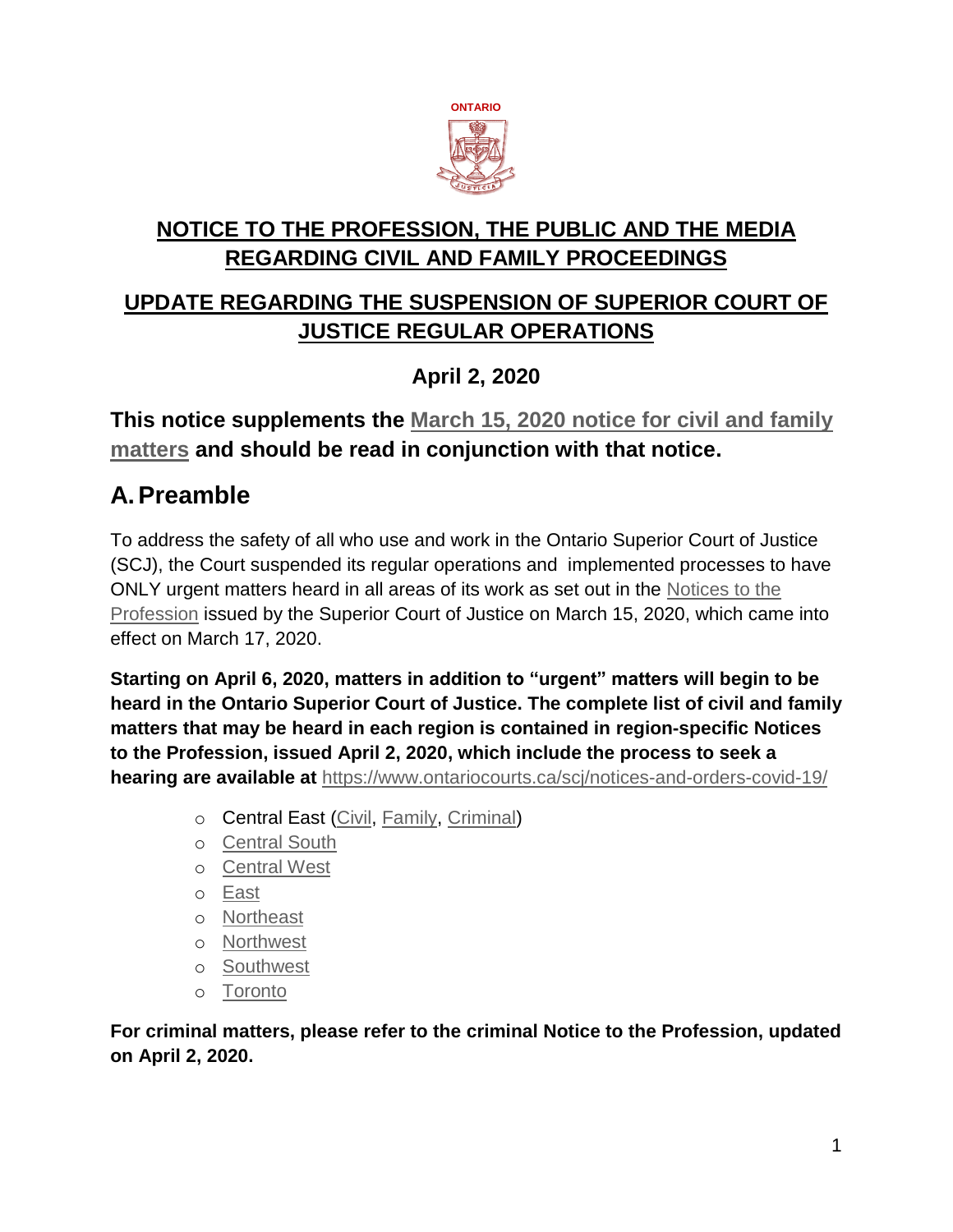As the COVID-19 pandemic continues, the Court recognizes it has a constitutional responsibility to ensure access to justice remains available. To promote access to justice, to minimize growing caseloads, and to maintain the effective administration of justice in Ontario, it is incumbent that the Court expand its operations beyond urgent matters.

To that end, the Court is expanding operations to matters beyond the most urgent matters. All matters will be heard remotely by way of telephone or video conference. With judicial approval, judges or masters may permit remote hearings through other means arranged by the parties.

For the Court's processes to be successful, judges and masters will require lawyers and litigants to act co-operatively and to be flexible to achieve a timely, just and fair hearing. Counsel and parties can anticipate that the judiciary will, in turn, make every effort to respond with flexibility and creativity, where feasible and appropriate.

There will necessarily be regional differences in approach. Some of the Court's regions have significantly higher volumes than others. At this time, some regions also have court administration and trial coordination support better equipped to work virtually. The Court is making the best use of resources available to it.

## **B. Compliance with Existing Procedures & the Inherent Jurisdiction of the Superior Court of Justice**

The emergency created by COVID-19 may, in some instances, render strict compliance with the rules of court impossible or impractical. The rules were drafted without contemplation of how virtual court hearings would be conducted in a pandemic. These functional gaps cannot be an impediment to the timely, fair and just adjudication of matters heard by the Court.

In this time of emergency, the inherent jurisdiction of the Superior Court of Justice may be relied upon, as it is entrenched in s. 96 of the *Constitution Act, 1867* and as confirmed in s. 11(2) of the *Courts of Justice Act.* This unique power shall be relied upon sparingly and with caution to relieve compliance with procedural rules, regulations and statutes when it is:

- just or equitable to do so,
- reasonable and necessary to control the Court's own process during this time of emergency,
- required to render justice between litigants,
- essential to prevent obstruction and abuse of the Court, or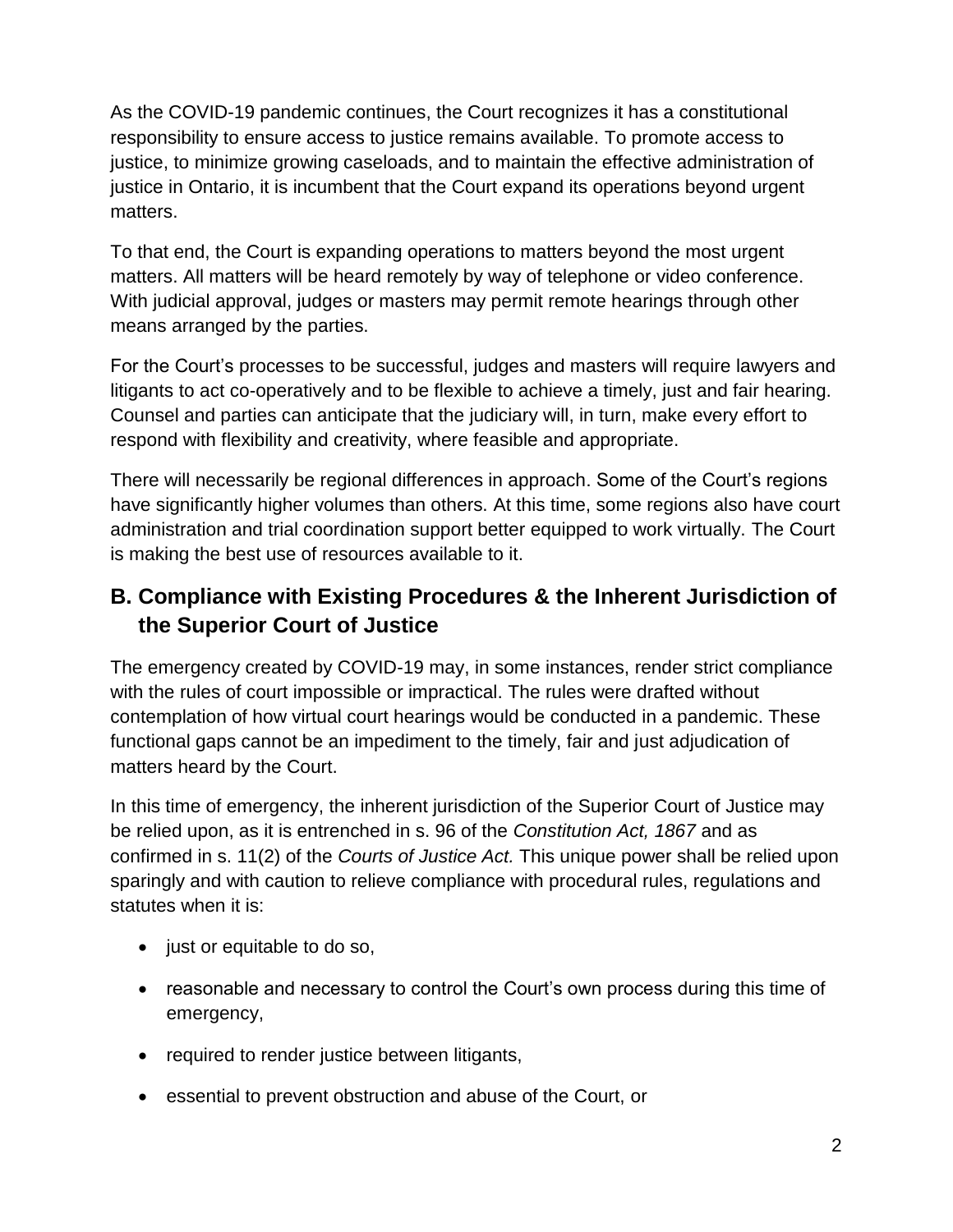• necessary to secure convenience, expeditiousness and efficiency in the administration of justice.

Accordingly, and relying upon the inherent jurisdiction of the Superior Court of Justice, the processes set out in this Notice, or the process directed by a judge in a case, may deviate from established processes.

## **C. Service by Email During the Suspension of Regular Operations**

Notwithstanding provisions in the *Rules of Civil Procedure* and the *Family Law Rules* and subject to an order of the Court directing otherwise, it is not necessary to obtain consent or a court order to serve a document by e-mail where e-mail service is permitted.

## **D. Filings**

During the suspension of the Court's regular operations, the Court will accept filings by email at the specific email addresses indicated in a region's Notice to the Profession **only** for those matters that are "urgent" or have been identified to be dealt in a region's Notice to the Profession.

Where counsel and parties deliver materials by email, they undertake to file the same materials in paper format, and pay the requisite filing fee, at the court counter when regular court operations resume.

For matters that are not "urgent" or have not been identified to be dealt with in a region's Notice to Profession, counsel and parties are discouraged from physically attending courthouses to file documents in person. Parties should file Claims or Statements of Claims through the Small Claims Court online filing [service,](https://www.ontario.ca/page/file-small-claims-online) or the Civil [Claims](https://www.ontario.ca/page/file-civil-claim-online) Online [Portal](https://www.ontario.ca/page/file-civil-claim-online) for Superior Court civil matters. Limited family proceedings can also be filed electronically through the Ministry of the Attorney [General's](https://www.ontario.ca/page/file-divorce-application-online) website for filing divorce [applications.](https://www.ontario.ca/page/file-divorce-application-online)

## **E. Orders**

Judgments, endorsements and orders of the Court are effective as of the date they are made, unless the judgment, endorsement or order states otherwise. Counsel and parties are encouraged to submit draft Orders with their filed material. The issuance and entering of a formal Order, which may require a physical attendance at a courthouse, is not recommended, unless an issued order is necessary for enforcement purposes (e.g., a family law restraining order). Only orders relating to matters of urgency will be formally issued until the Court returns to regular operations.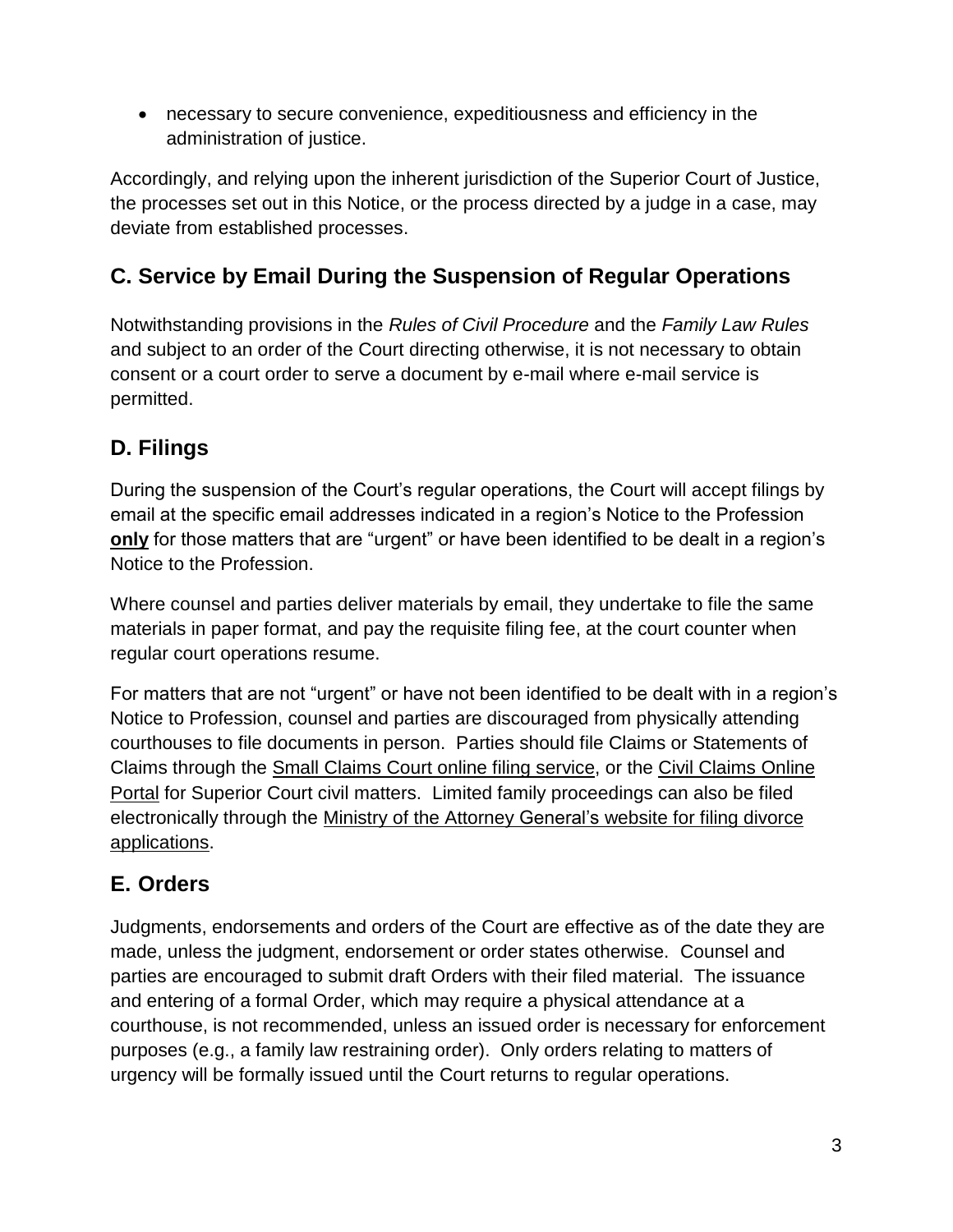# **F. Gowning**

The requirement to gown for an appearance in the Superior Court of Justice is suspended. Counsel and parties are expected to dress in appropriate business attire. Judges and masters will similarly dress in business attire.

#### **G. Public and media access to proceedings**

The Ontario Superior Court of Justice remains committed to the open court principle throughout the COVID-19 pandemic.

Any member of the media or the public who wishes to hear/observe a remote proceeding may email their request to the [local courthouse staff](https://www.ontariocourts.ca/scj/files/CSD-emails-SCJ-courthouse-location.pdf) in advance of the hearing. The person requesting access should provide their name, the hearing they wish to hear/observe, and their contact information.

Every effort will be made to provide the requestor with information on how they may hear/observe the proceeding.

Certain proceedings are closed to the media and public by legislation, court order, or rules (e.g., pre-trials and settlement conferences). Section 136 of the *Courts of Justice Act* restricts the recording by a member of the public of a court hearing.

The Court will seek to post on a public website matters scheduled to be heard by the Court, so that the media can chose to hear or observe a proceeding.

## **H. Communicating with the Court, Staff and Trial Coordinators**

No party and no party's lawyer shall communicate directly with a judge or master, unless the court directs otherwise.

Lawyers or parties shall communicate with court staff and trial coordinators by email, pursuant to a region's Notice to the Profession.

The below direction shall be followed when communicating by email with court staff and trial coordinators.

- 1. To ensure the email is received and processed by the appropriate court office, the subject line should include the following information:
	- LEVEL OF COURT (SCJ)
	- TYPE OF MATTER (Criminal, Family, Civil, Commercial List, Estates)
	- FILE NUMBER (indicate NEW if no court file number exists)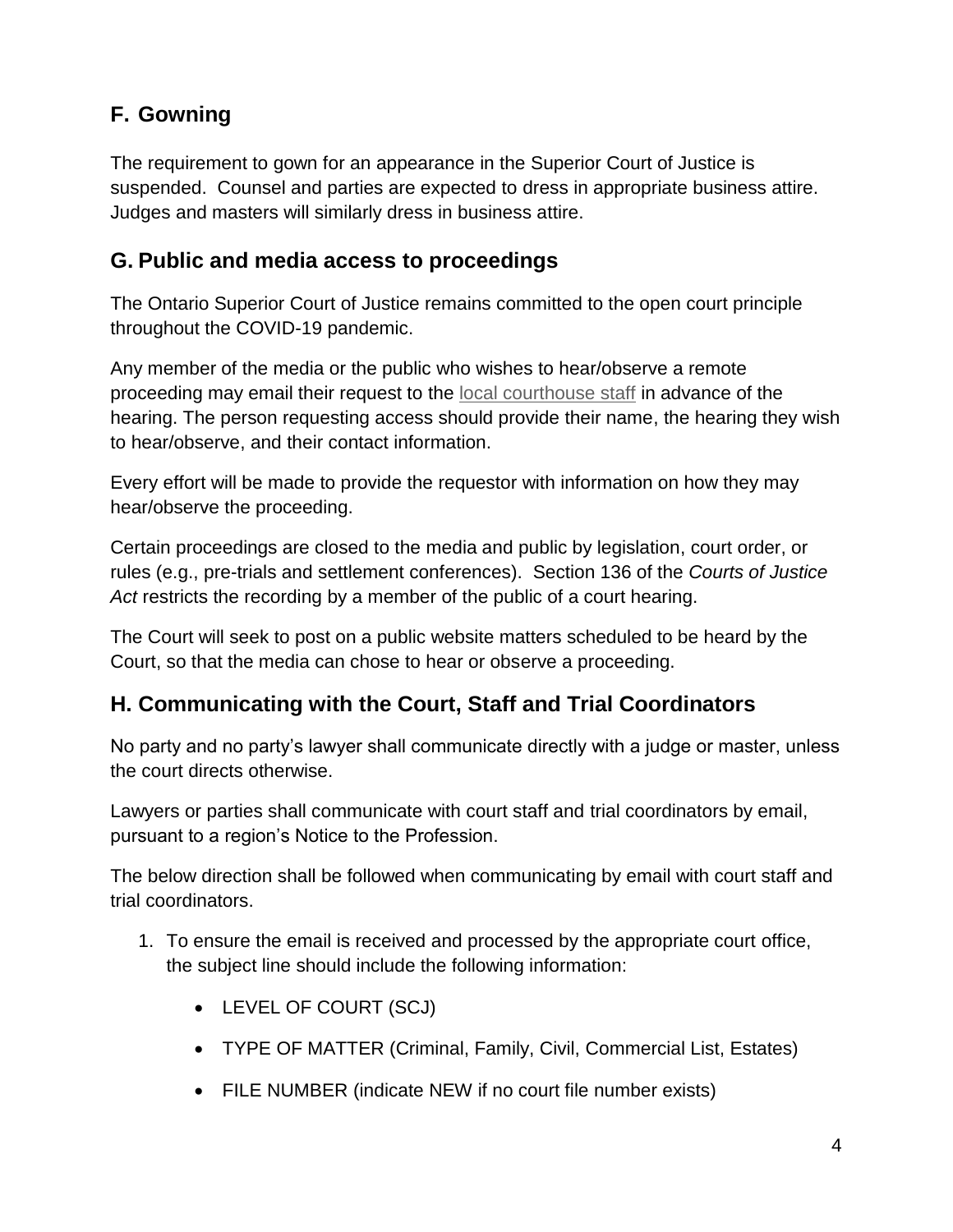- TYPE OF DOCUMENT (e.g., Motion, Conference Brief, Other Request)
- 2. The body of the email should include the following information if applicable:
	- i. court file number (if it is an existing file)
	- ii. short title of proceeding
	- iii. list of documents attached (note: attachments cannot exceed 10 MB)
	- iv. type of request
	- v. name, role (i.e. lawyer, representative, party, etc.,) and contact information of person submitting the request (email and phone number)

#### **I. Expanded Civil Matters**

In addition to the urgent civil matters set out in the March 15<sup>th</sup> Notice to the Profession, and subject to each region's Notice, remote hearings will be expanding to include the following civil matters in most court locations, effective April 6, 2020:

- 1. Pre-Trial Conferences Pre-trial conferences that were cancelled between March 16 and May 31, 2020 due to the court closure can be rescheduled at the request of the parties. The objective of the pre-trials will be settlement of the action. Parties must certify that case is capable of settlement with the assistance of a pre-trial judge.
- 2. Rule 7 motions or applications for approval of settlement, in writing.
- 3. Consent motions, in writing.

Each region's Notice may include other civil matters that may be heard in that region. The process to schedule a civil hearing is set out in each region's Notice.

#### **J. Expanded Divisional Court Hearings**

Starting on April 6, 2020, Divisional Court will begin to schedule hearings of non-urgent matters arising throughout the Province of Ontario.

The process to schedule Divisional Court matters anywhere in Ontario is set out in the Section D of the [Toronto region Notice to the Profession.](https://www.ontariocourts.ca/scj/notice-to-profession-to/)